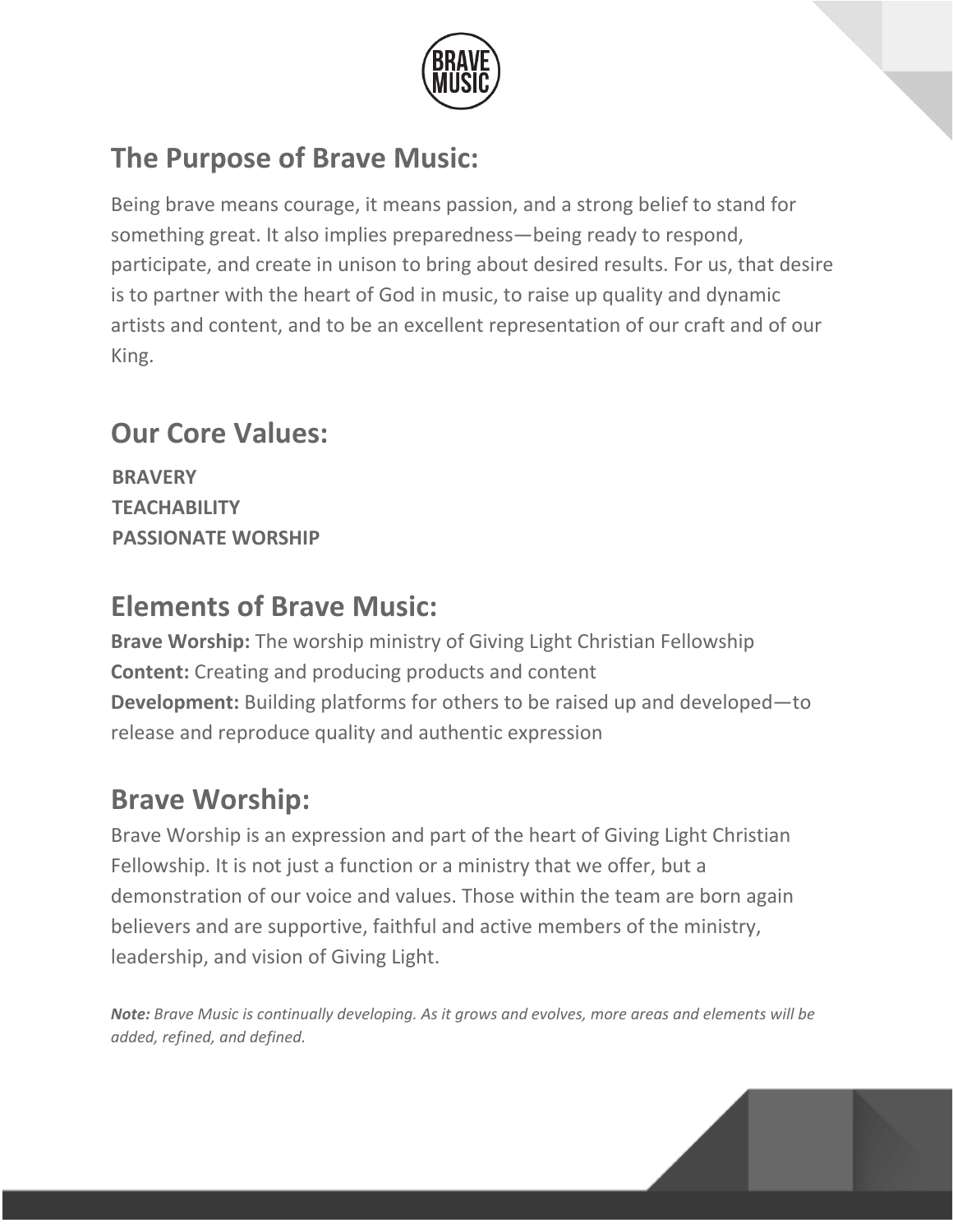

### **So you want to be in the worship team?**

Worship teams come in many shapes, styles, and sizes. For Brave Worship, as with any other organization, we have a unique flavor and things that are important to us. As you consider your involvement with Brave Worship, here are some important questions to ask yourself.

#### *Do I connect to the purpose and core values of Giving Light and Brave Music?*

By "connect" we don't just mean that you don't oppose them. Are they important to you? Do they resonate in the deepest parts of you? Can you take ownership of them? The most productive and healthy life comes when we can collaborate not just in skill, but in heart.

#### *Am I invested in the advancement of my craft?*

Whether you have been honing your skill for most of your life or are just starting now, it's important to us that at any level that you are committed to improving, refining, and advancing your ability. We aren't asking for perfection or for you to quit your day job, but we are looking for those who take pride in what they do individually, as a team, and want to represent the Kingdom of God in excellence. This means practice, YouTube searches, listening to songs on repeat, taking the time to learn the "hard part," and ultimately being prepared to not just show up and play, but to be a good steward of your talent, position, and important role within the team.

#### *Am I a worshipper?*

Skill is important. We've covered that. However, you could be the most skilled person in the world and turn people off when they look up and see the guitar player yawning. Ultimately, worship is a lifestyle that can be expressed through music. We are looking for those who live that lifestyle on and off the stage. Invest in your relationship with God. Let your passion for Him be obvious. This doesn't necessarily mean being wildly expressive, it means that when someone looks at you, they know you know God and it makes them want to know Him too.

#### *Am I ready to accept the responsibility of a worship leader?*

Having the opportunity to serve as a worship leader is a responsibility that we don't take lightly. It is the acceptance and activation of calling, not simply an outlet for our creative expression. Let us define that though you may not be the leader of the team, if you are on the team, you are a worship leader. We recognize that as such we have the honor of partnering with the presence of God to lead people into encounters that change lives. We are a team who love each other, treat each other with respect, and work together to advance the Kingdom of God through our ministry.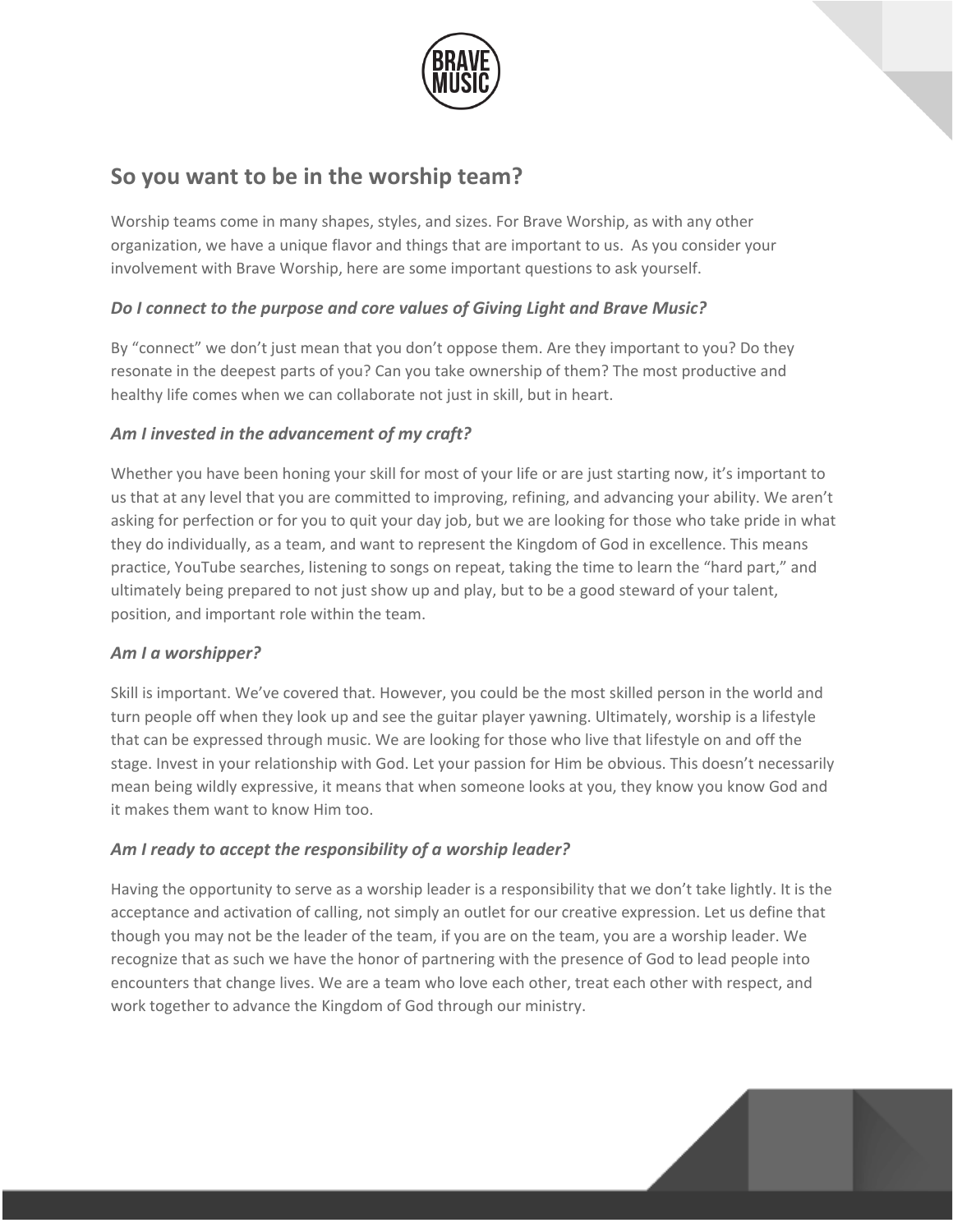

### **Guidelines & Procedures:**

#### **New Members: Evaluation Period**

Potential Brave Worship team members will be required to undergo an evaluation process. The length of this period will be determined on a case-by-case basis. During this time, it is important for you to get to know the team leader and the team members and to function according to our guidelines and standards. You may be interviewed by the team leader as well as auditioned for your skill in your instrument during this time. The purpose of our evaluation process is to determine one's skill level, personal and spiritual maturity, and his/her fit within our particular team and vision. At the end of this process, an invitation may (or may not) be extended to join the Brave Worship team.

#### **Volunteer Status:**

At this time, all members of Brave Worship are serving as volunteers (with the exception of the worship pastor). No monetary compensation will be given. Participation in the worship team is decided and delegated by the leadership of Giving Light.

#### **Character & Heart:**

As a Christian and as a worship leader, you are influencing those around you—people are watching you. We expect all members of Brave Music to live a lifestyle that resembles that of a Bible-believing Christian. This means walking in character and integrity—there should be no difference whether you are inside or outside of the church building. You are also a representation of our ministry and we ask that you model us well.

**Note:** If you are struggling in an area of your life, please communicate to your Pastors and/or team leaders. Our goal is to see you walk in health and freedom. Please do not stuff, repress, or ignore an area of struggle. We are here for you as a person and as a leader. We ask that you keep your communication lines open to where we can come to you if we see an area that may cause harm to you and you can come to us likewise. We would rather know what is going on in your life with the purpose of dealing and healing than for you to keep it to yourself.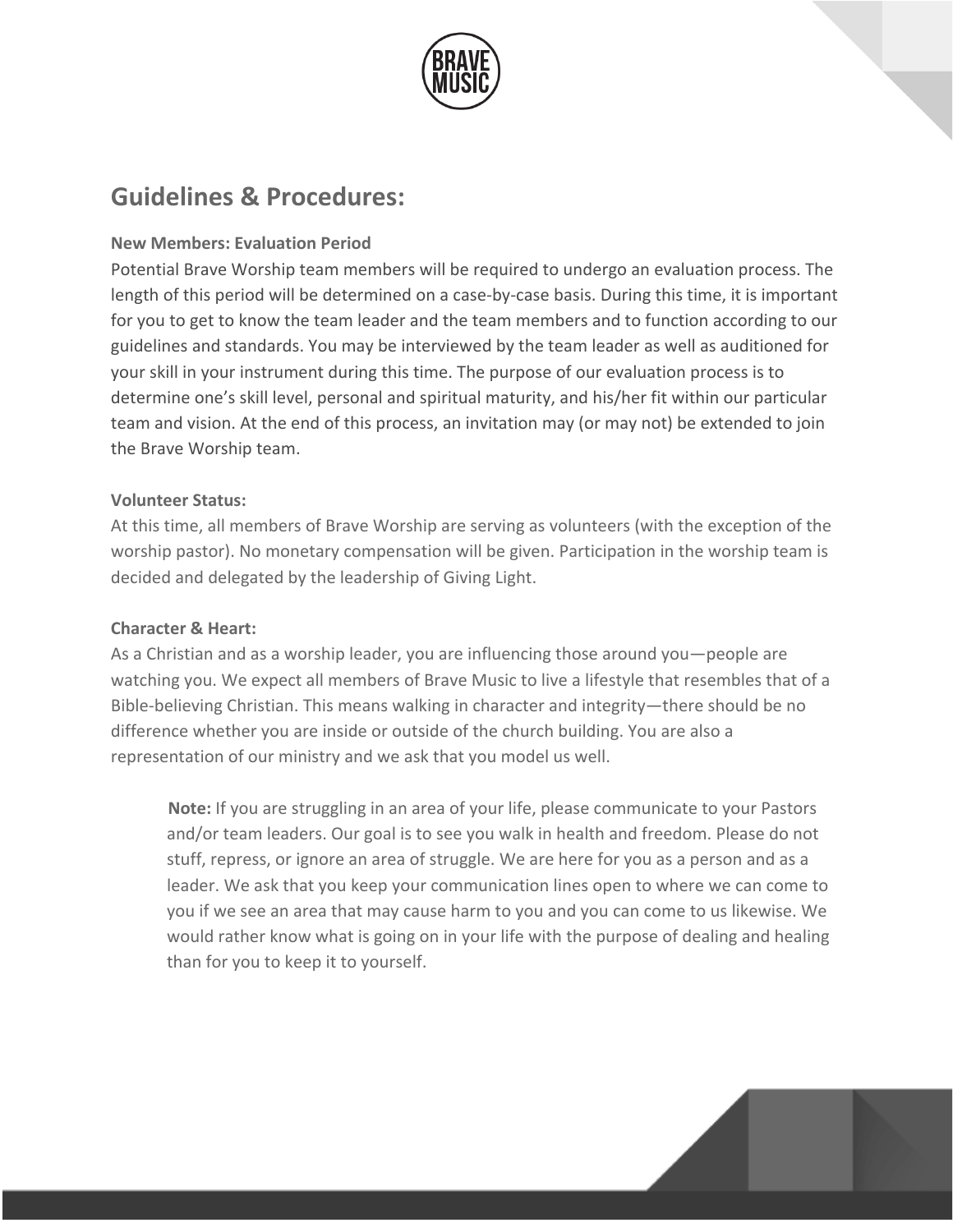

#### **Heart of Worship:**

It is important that members of the worship team know how to and do worship outside of church. Worship is not a switch that can be flipped once the Sunday service starts, it is a lifestyle that must be cultivated and engaged. The more you live in a worship frame of mind (open communication between you and God) on a daily basis, the more you will be able to connect and lead others in the same when you step on the platform.

#### **Expression & Body Language:**

Remember that you are leading by example! If you look like you're having a great time and want to be there, others are going to feel the same. Likewise, if you look bored and uninterested, don't be surprised if those that you are leading do too. Be aware of your body language, facial expressions, and messages you are sending to all involved (your team, the people, God). Do not allow the "mood" of the room to determine your expression. As leaders, we must be the ones to demonstrate, model, and teach those we are leading that it's okay to express themselves in worship.

**KEY:** The more you know the songs, know your parts well, and know what is coming up next BEFORE PRACTICE, the easier expression and interaction will be.

#### **Some Tips for Expression & Body Language:**

- Stay engaged. Again, the more prepared you are ahead of time, the more you will be able to focus on worship instead of solely your instrument/song.
- Sing while you play. This helps keep you engaged and models to others to do the same.
- Move around if you can. Don't keep your feet in one place.
- Enjoy yourself, the people, and the presence of God.

#### **Skill:**

We believe that our church deserves the best we can give them. This means taking the time to advance our skill and get better at what we do. If you are on the team, we know you've got the basics down. Now what can you do to take it to the next level? We want to be practiced and prepared enough that we can follow the leading of the Holy Spirit *and* so we can deliver an excellent experience.

All team members should be invested in honing and bettering their skill and be committed to excelling the quality of their ministry.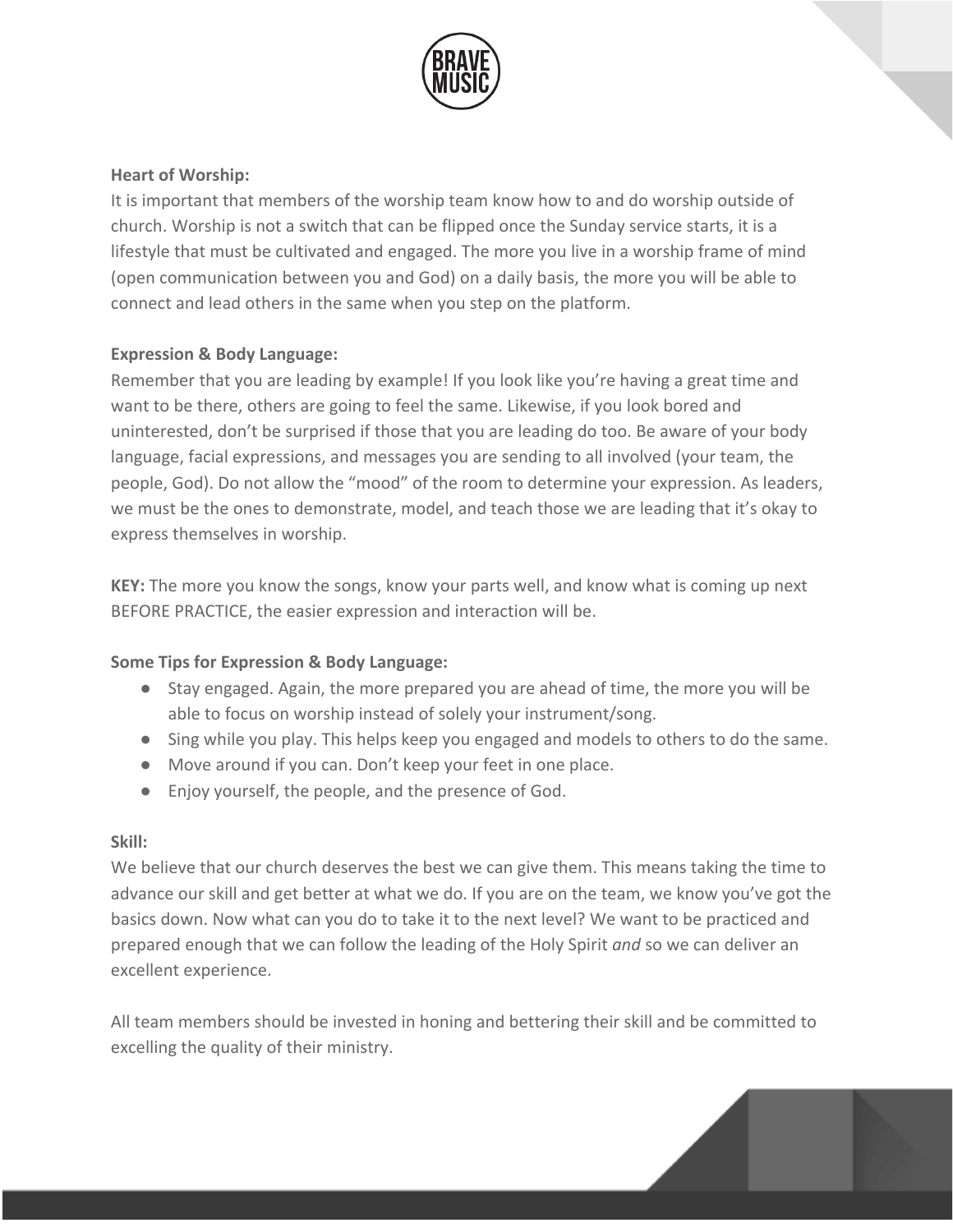

#### **Pre-Service Preparation:**

As we have mentioned before, the more prepared you are ahead of time, the easier it will be when we all come together on Sunday. You should be putting in your own practice throughout the week—this pre-preparation is so important! Not only does it make Sunday morning practice go more smoothly, it shows respect to the teammates that you value them and your part in making us the best we can be. It also demonstrates to God and to those we are leading that we care about them and that they are worth the investment. Here's a phrase to remember: practice is personal; rehearsal is relational.

#### **Some Tips for Pre-Service Prep:**

- Get familiar with the songs throughout the week. Create a playlist and play the songs while you are driving, working, or as often as you can. Get the songs "in you" so that you can easily flow with them rather than focusing on what's coming next.
- Actively listen to the songs—this doesn't just mean having them on in the background, but focusing on your respective parts (piano player pay special attention to piano parts, sound person focus on dynamics and mix, etc.)
- Practice specific parts.
- Practice in short intervals throughout the week. This helps build muscle memory, rather than trying to learn everything all at once.
- Find YouTube videos or tutorials on the songs to give a visual aid for practice.
- Challenge yourself—don't just do the basics, but advance in your skill. Take on something new or challenging each week.
- Live a lifestyle of worship.
- Worship with the songs and get them in your spirit.

**Note:** Rather than suggesting a minimum practice requirement, we realize that for some it will take longer than others; for harder parts or new songs it will take longer. Remember that we want to show up for practice well prepared. The more pre-prep you put in, the more prepared we will be for team rehearsal and the service itself.

**Note:** If there is a part or a song that you are struggling with or just can't get, please communicate to Pastor Joel BY WEDNESDAY of that week so that adjustments can be made. If you do not communicate by Wednesday, you are committing that you are able to play the scheduled songs.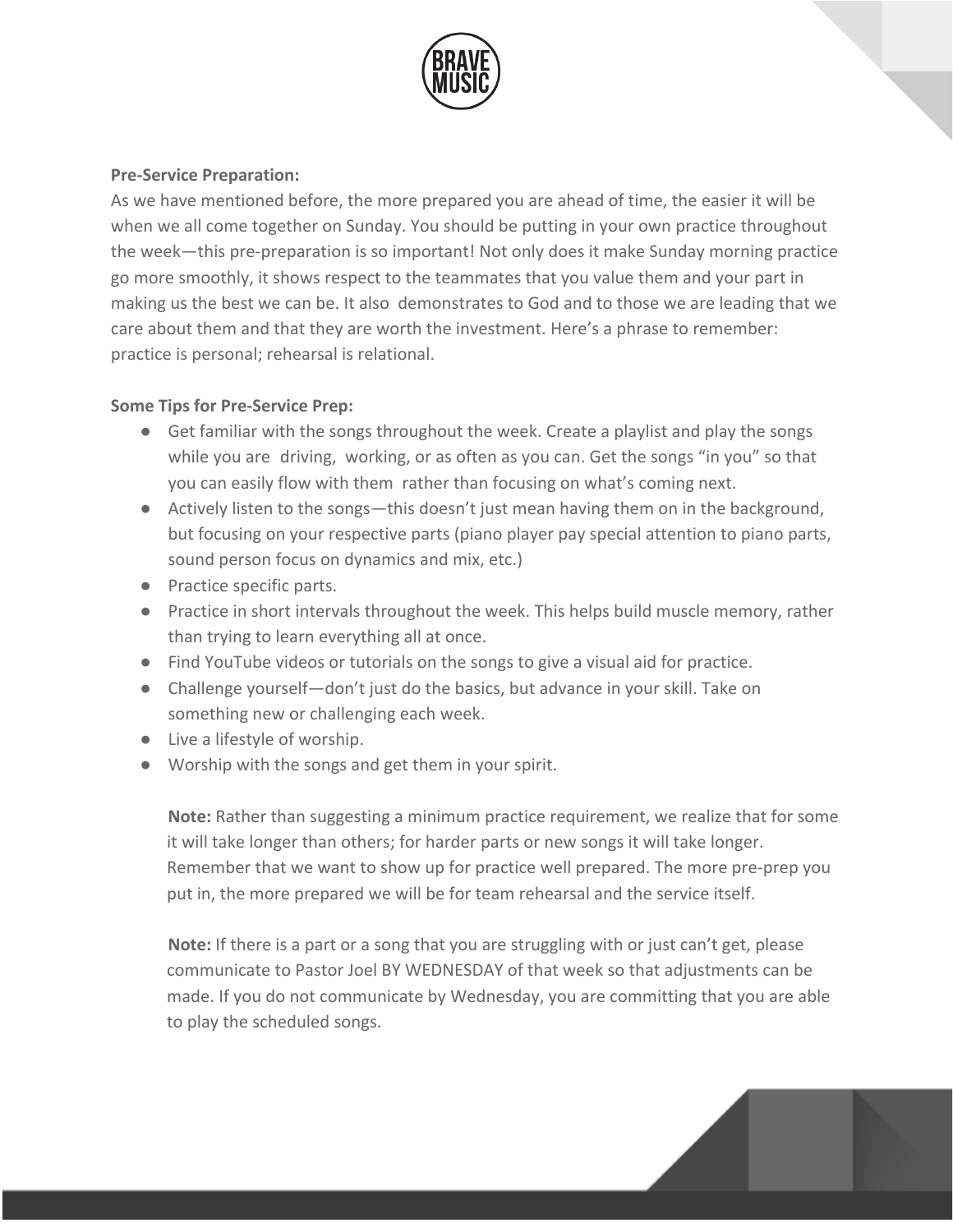

#### **Scheduling:**

Worship team schedules are created quarterly as part of Giving Light's volunteer schedule. Prior to the start of each quarter, you will be asked to submit any dates that you will be unable to serve. Some members may be scheduled every week, some will not, depending on number of members serving in each role. Please be aware of your schedule.

**Note:** We recognize that every person's level of investment may be different simply based upon seasons of life. It is important to communicate if you are desiring either more or less involvement at any given time so that we can work together for what is best for both you and the team. (If possible, please be sensitive to the scheduling cycle when requesting changes.)

**If you are unable to fulfill a day that you are scheduled**, you must contact Pastor Joel ASAP. He can be reached by phone (717-362-2020 (office), 717-692-9966 (home), 717-265-5095 (cell), text (717-265-5095), or email (therev@givinglight.org). You must receive a confirmation from him that he received any messages.

#### **Song Lists:**

Song lists are sent weekly (usually Mondays). (You may receive more than one week at a time.) Every member of the team is given the link to a shared Dropbox folder. The weekly songs can be accessed by you at home through the worship team Dropbox. (If you need assistance with Dropbox, please ask and we'll help you out.)

#### **Attendance & Punctuality:**

Those scheduled to serve on Sunday morning are expected to be at Sunday AM practice the day of. Please arrive with enough time to prepare yourself, your instrument/equipment, etc. so that we can begin practice PROMPTLY at 8:15AM. Practice is mandatory. If you do not show up for practice: you do not play.\*\*

\*\*If you know that you are unable to be at practice or cannot be there on time, this MUST be communicated to Pastor Joel ahead of time and as soon as possible so that the necessary preparations can be made.

**Note:** Practice times for any additional or special services will be communicated to those scheduled prior to those specific dates.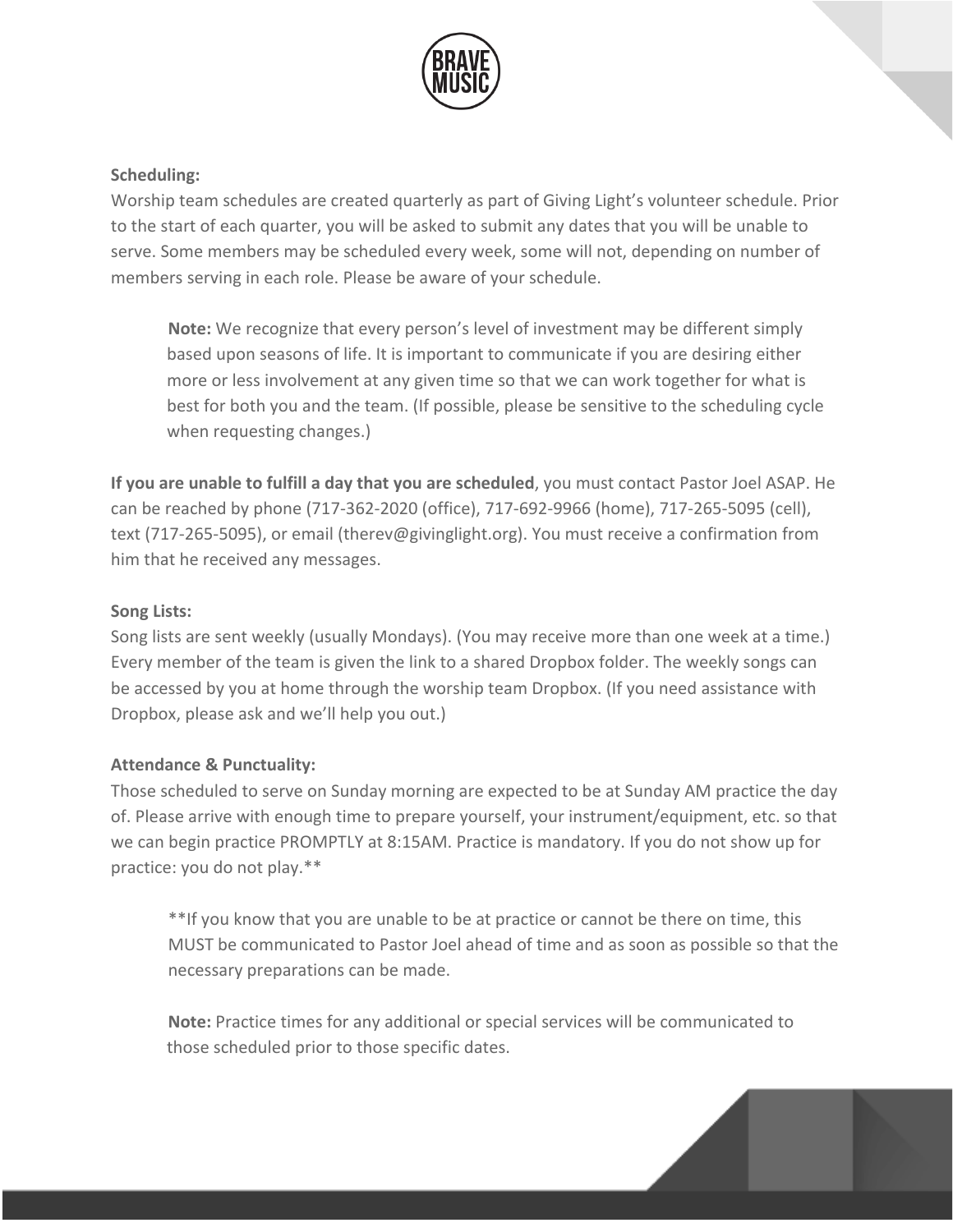

#### **Team Meetings:**

Worship team meetings will be scheduled periodically. Attendance will be mandatory unless impossible, in which case should be communicated to Pastor Joel.

#### **Dress Code:**

At Giving Light, our dress code is casual. Out of respect for one another and for the people we serve, please dress modestly (no revealing tops or bottoms, no undergarments showing) and cleanly.

**Note:** Please keep in mind that as the worship team, we are a visible representation of the ministry. In other words, you are up front and people see you. We want our outside look to be a reflection of the excellence and style of our sound.

#### **Communication:**

Always remember that you are a part of a team. We must know how to follow and collaborate with one another. We also must be able to communicate with one another and confront in a healthy way. Show honor and respect to your leaders and teammates always.

The best relationships are an exchange of healthy life—I can speak into you and you can speak into me. Our hope is that as teammates we would all challenge one another to advance in our walk with God and in our craft. All team members should be open to receiving advice, correction, and training in order to help us to grow.

We will not always agree and we may feel strongly about some things. Our team fosters an environment where we can communicate and express our ideas. This helps us all to grow, evolve, and advance. In some cases the results will be our personal preference and in others they will not. It is key that we keep the whole in mind knowing that unity is a choice that we must protect.

Our culture is one of love, honor, and accountability. As such, we will not tolerate gossip, strife, or divisiveness. If at any time a team member is discouraged, confused, or unhappy with anything within the team, we encourage communication with the Pastors and/or team leader directly. This is an important part of maintaining health in relationship, vision, and partnership.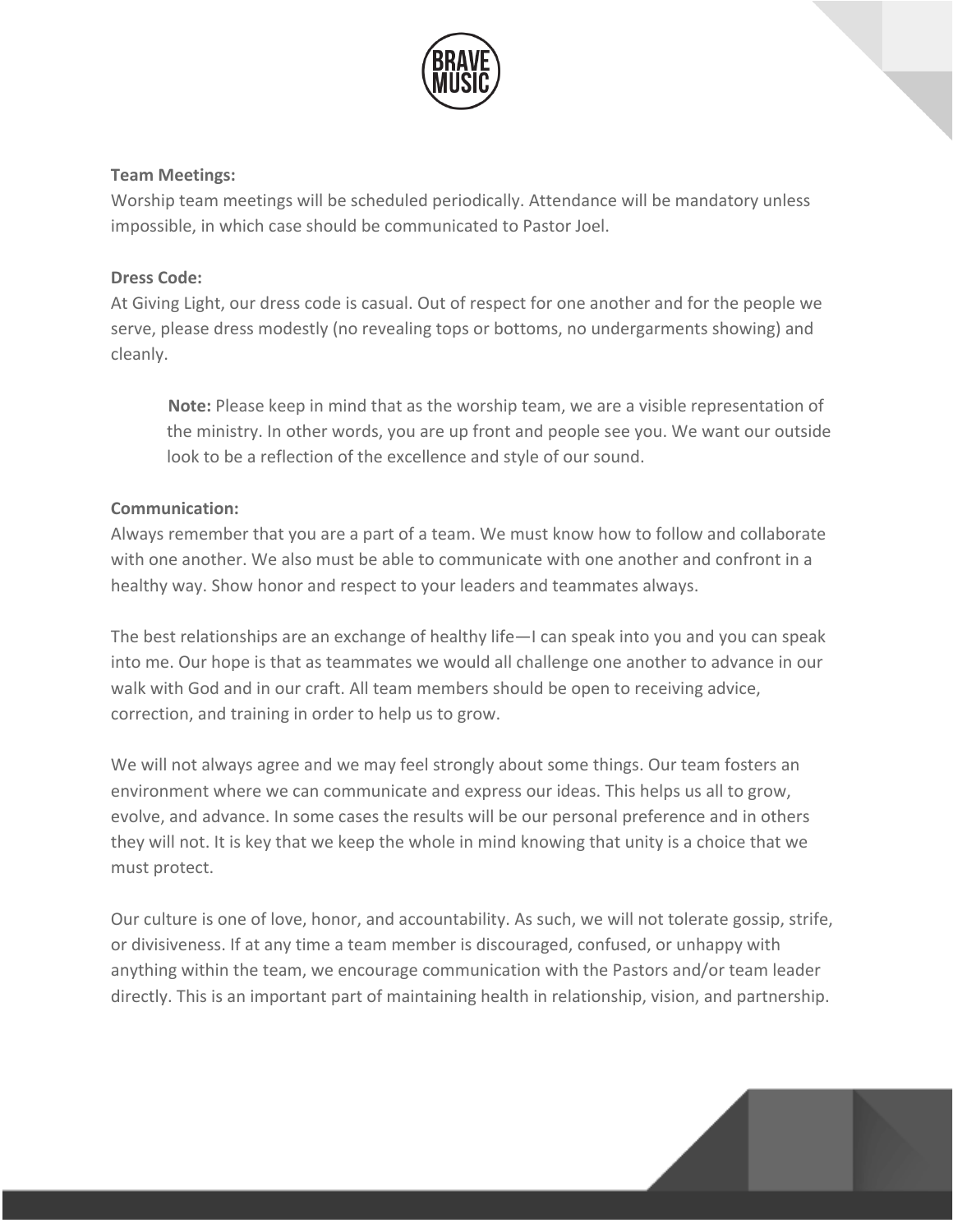

**Note:** Practice times are for just that—practice. If you need to address something or someone, please make note of it and plan to talk to leadership at the nearest appropriate time.

#### **Equipment:**

Please take care of our equipment. Be sure to clean up after yourself and leave your area tidy with all items returned to their proper places.

Do not handle, use, or borrow any equipment that does not belong to you without expressed permission by its owner. The use of Giving Light equipment is for worship team members only and may not be removed from the property.

**Note:** Instruments and equipment may or may not be provided. You may be asked to purchase your own headphones/earbuds for monitor purposes.

**Note:** In order to protect the child and the equipment, children are not allowed on the stage (even if it is your child).

#### **Violations:**

If there is a violation of these guidelines and procedures or we find an abuse or misuse of one's role within our team, that member will be respectfully addressed by leadership. If adjustment is not made, that member will be removed from their position either temporarily or indefinitely as the leadership deems appropriate.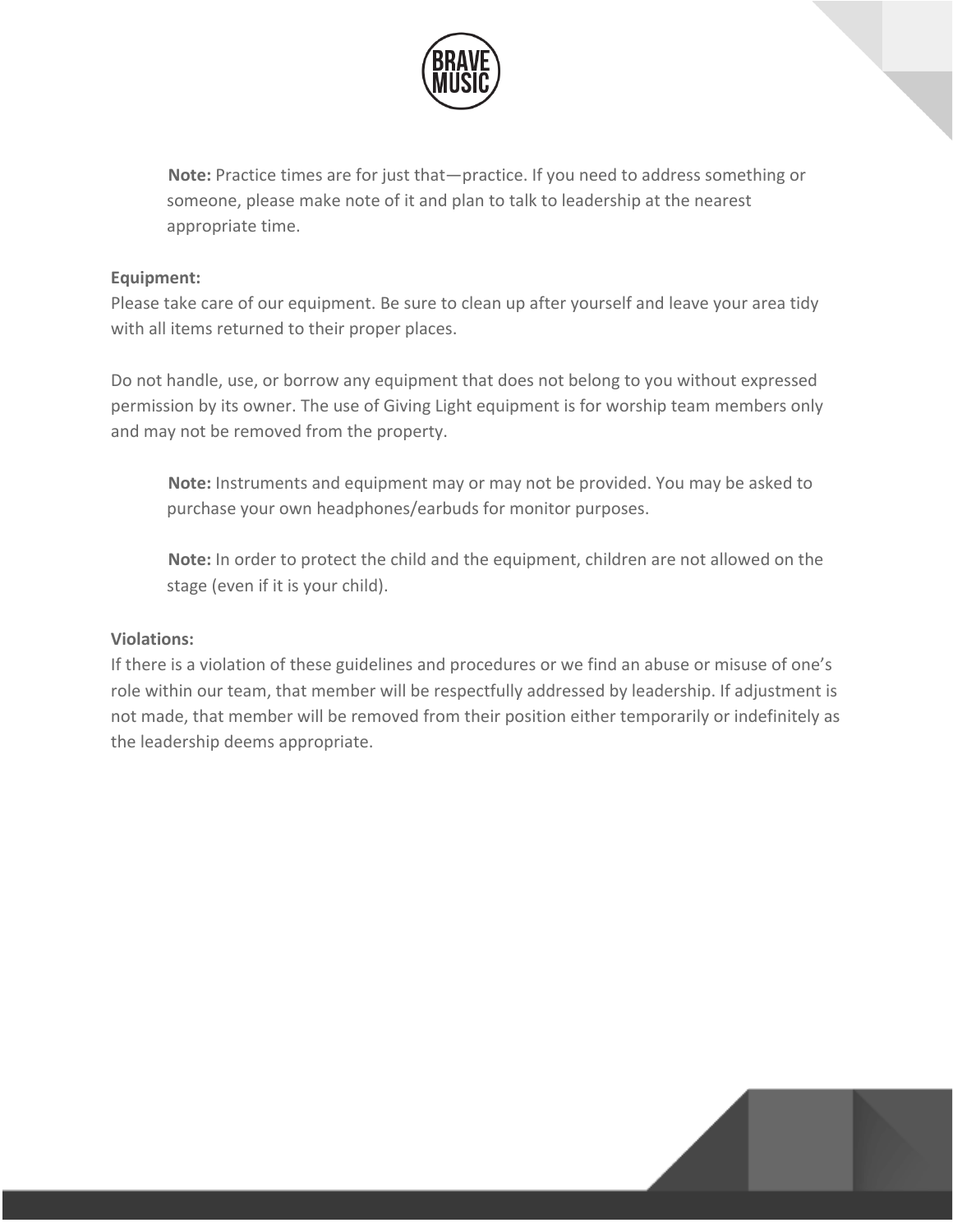

**Please Note:** Because we are constantly advancing, procedures, practices may be added and altered as we progress.

## **Vision and Core Values of Giving Light**

#### **Purpose Statement:**

Equipping all ages to discover identity and activate purpose for local and global Kingdom impact.

### **Core Values:**

A person's values are the true motivation behind what they do. At Giving Light, we have a defined set of values that you will find woven through every part of our unique expression. Our passion is to see shared values connect and for great partnerships to be formed. This collaboration creates an atmosphere where mutual validation and growth are fostered, as well as an empowering culture where personal purpose is activated and corporate vision fulfilled.

### **Covenant**

Giving Light is a living family organism where relationship matters. We believe in cultivating and demonstrating the exchange of healthy life. We honor, challenge, validate, defend, and care for one another through deep relationships of the heart. These ties transcend geographical location, but bind through a deep commitment to one another's success.

#### **Bravery**

We are passionately committed to and demonstrating the Word, presence, and power of God. Because of this, we courageously and continually pursue Him to partner with what He is doing. Our mission is to pioneer and build platforms for God's Kingdom to be established on the earth. This passion creates a prophetic apostolic environment where faith is increased and the supernatural released. We believe in a God of the impossible and we will boldly go where He leads.

### **Influence**

We firmly believe in the training and activation of every believer to establish the Kingdom of God wherever they go. Our hope is that Giving Light's equipping culture becomes a breeding ground for purpose, creativity, and strategy to be revealed, developed, and fulfilled. As this takes place, our goal is to see people of all ages continue to cultivate and activate what they receive—to be a righteous influence in every area of society and to see lives and cultures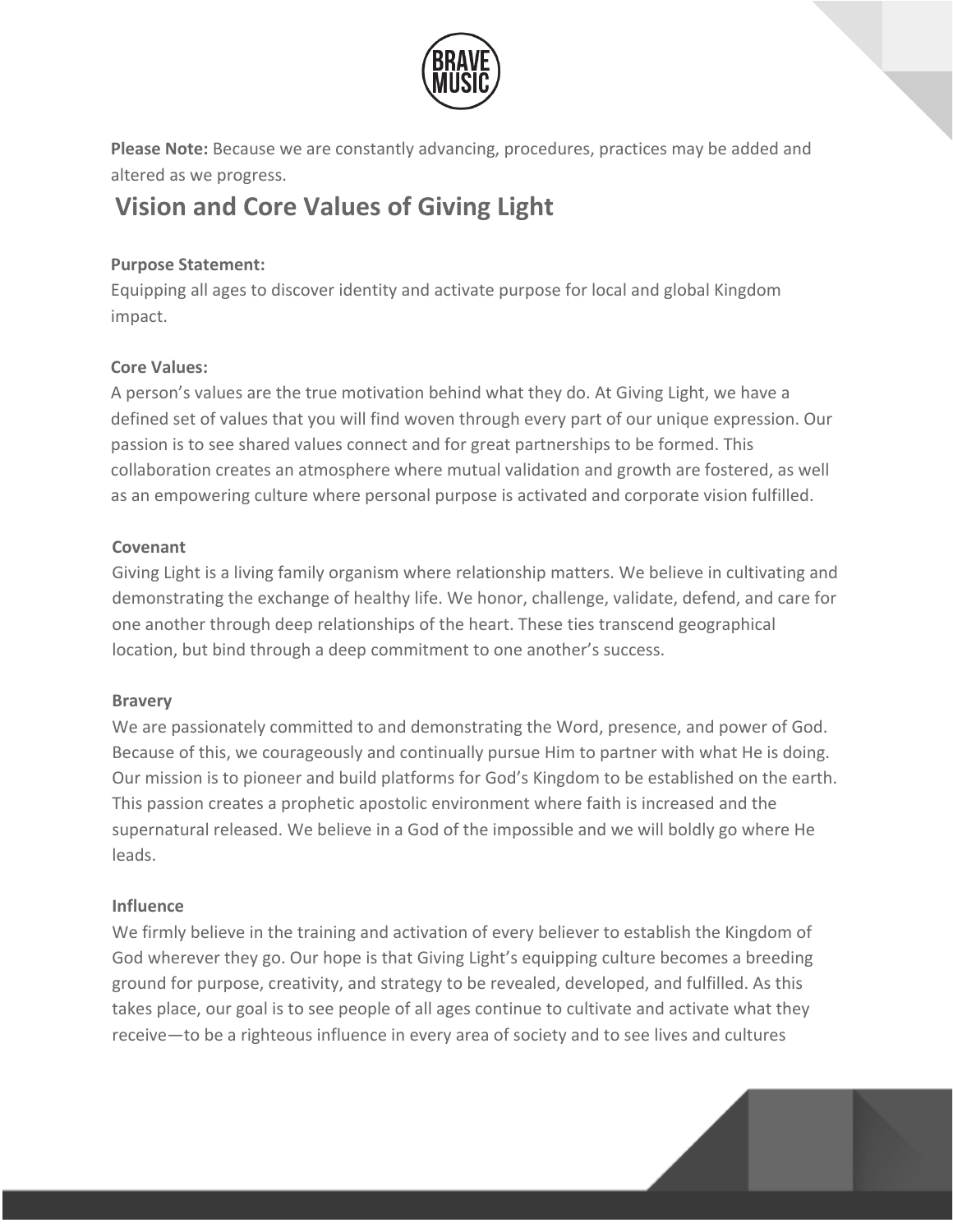

positively transformed.

## **The Tenets of Faith of Giving Light**

The church accepts the Scriptures as the revealed Will of God, and adopts these Statements of Fundamental Truths and Doctrine.

- 1. **We Believe** that The Bible is the inspired Word of God and the revealed will of God (II Tim. 3:15-17; I Peter 1:23-25; Heb. 4:12).
- 2. **We Believe** that there is one true Godhead comprised of the Father, Son, and Holy Spirit. All are coequal and coeternal (Matt. 28:19; I John 5:7). Jesus Christ, God manifest in the flesh, is the second member of the Godhead (Is. 9:6; John 1:1, 14).
- 3. **We Believe** that man was created in God's image. By voluntary transgression he fell and his only hope of redemption is in Jesus Christ, the Son of God (Gen. 1:26-31, 3:1-7; Rom. 5:12-21).
- 4. **We Believe** in salvation through the redemptive work of the shed blood of Jesus. Christ became sin and sickness, providing both salvation and healing for all mankind (Ps.103:3). This salvation comes by believing in your heart that God raised Jesus from the dead and confessing with your mouth, Jesus is Lord! (Rom. 3:24, 10:8-10; Eph. 2:8).
- 5. **We Believe** that the inward evidence to the believer is the direct witness of the Spirit (Rom. 8:16). The outward evidence to all men is a life of true holiness and love. (I John 3:23; John 13:35).
- 6. **We Believe** that Salvation is by faith in Jesus Christ and not by human works; however our works are evidence of our faith and will determine our rewards in eternity (Acts 16;3; Rom. 10:9-10, 14:10-12; II Cor. 5:10; Eph. 2:8-9; Titus 3:5-7; James 2:18).
- 7. **We Believe** that baptism in water is a declaration to the world that a believer has died with Christ and that they have been raised with Him to walk in newness of life (Matt. 28:19; Acts 10:47-48; Rom. 6:4).
- 8. **We Believe** in the celebration of the Lord's Supper by eating of the bread and drinking of the cup is a remembrance of Jesus (I Cor. 11:24-30). We call this practice, "communion."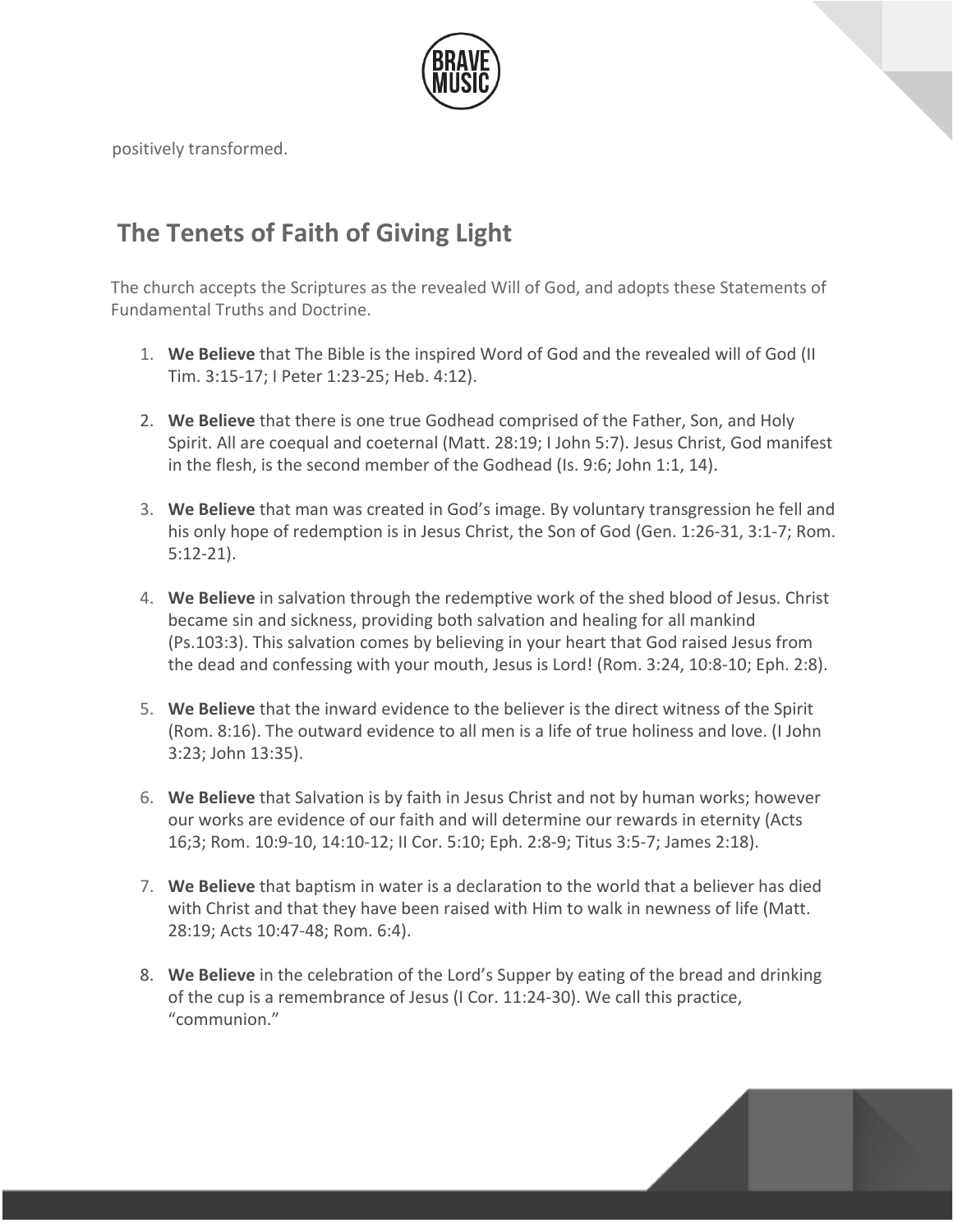

- 9. **We Believe** that all believers are entitled to and should ardently expect and earnestly seek, the promise of the Father, the Baptism of the Holy Spirit, according to the command of Jesus Christ. With this comes the endowment of power for life and service, the bestowment of gifts and their uses in the work of the ministry. This experience is distinct from and subsequent to the experience of the new birth (Luke 24:49; Acts 1:4-8, 2:38-39, 10:44-46, 11:14-16, 15:7-9; I Cor. 12:1-31).
- 10. **We Believe** in the evidence of the baptism in the Holy Spirit: the full consummation of the baptism of believers in the Holy Spirit is evidenced by the initial physical sign of speaking with other tongues as the Spirit gives utterance and by the subsequent manifestation of spiritual power in public testimony and service (Acts 2:4, 10:44-46, 19:2,6, 1:8).
- 11. **We Believe** that the Church is the Body of Christ and that each believer is an integral part (Eph. 1:22, 2:19-22; Heb. 12:23).
- 12. **We Believe** in total prosperity: spiritually, mentally, physically, financially, and socially (John 3:3, 11; II Cor. 5:17-21; Rom. 10:9-10; II Tim. 1:7; Rom. 12:2; Is. 26:3; Is. 53:4,5; Matt. 8:17; I Peter 2:24; III John 1:2; Mal. 3:10-11; Luke 6:38; II Cor. 9: 6-10 Deut. 28:1-14; Prov. 3:4).
- 13. **We Believe** in the blessed hope that Jesus is coming again to gather all His Saints to Heaven (I Cor. 15:51-52; I Thess. 4:16-17; II Thess. 2:1).
- 14. **We Believe** that those who have not accepted the redemptive work of Jesus Christ will suffer eternal separation from the Godhead (Rev. 19:20, 20:10-15).
- 15. **We Believe** in the millennial reign of Jesus: The return of our Lord Jesus Christ with His Saints from Heaven to rule and reign for one thousand years on earth as the Scripture promised (Rom. 11:25, 27: II Thess. 1:7; Rev. 19:11-16, 20:1-7) After this, there will be a new heaven and a new earth (Rev. 21).
- 16. **We Believe** in fostering a Kingdom culture that thrives through love, trust, honor, and unity. Gossip, dissention and criticism are not a part of our community, therefore, we believe in accountability and loving correction to support our covenant values of healthy, life-giving relationship (Matt. 18:15-18; 1 Tim. 5:19-20; 2 Tim. 4:1-2; Titus 1:12-13; Titus 2:13-15; Rev. 3:19).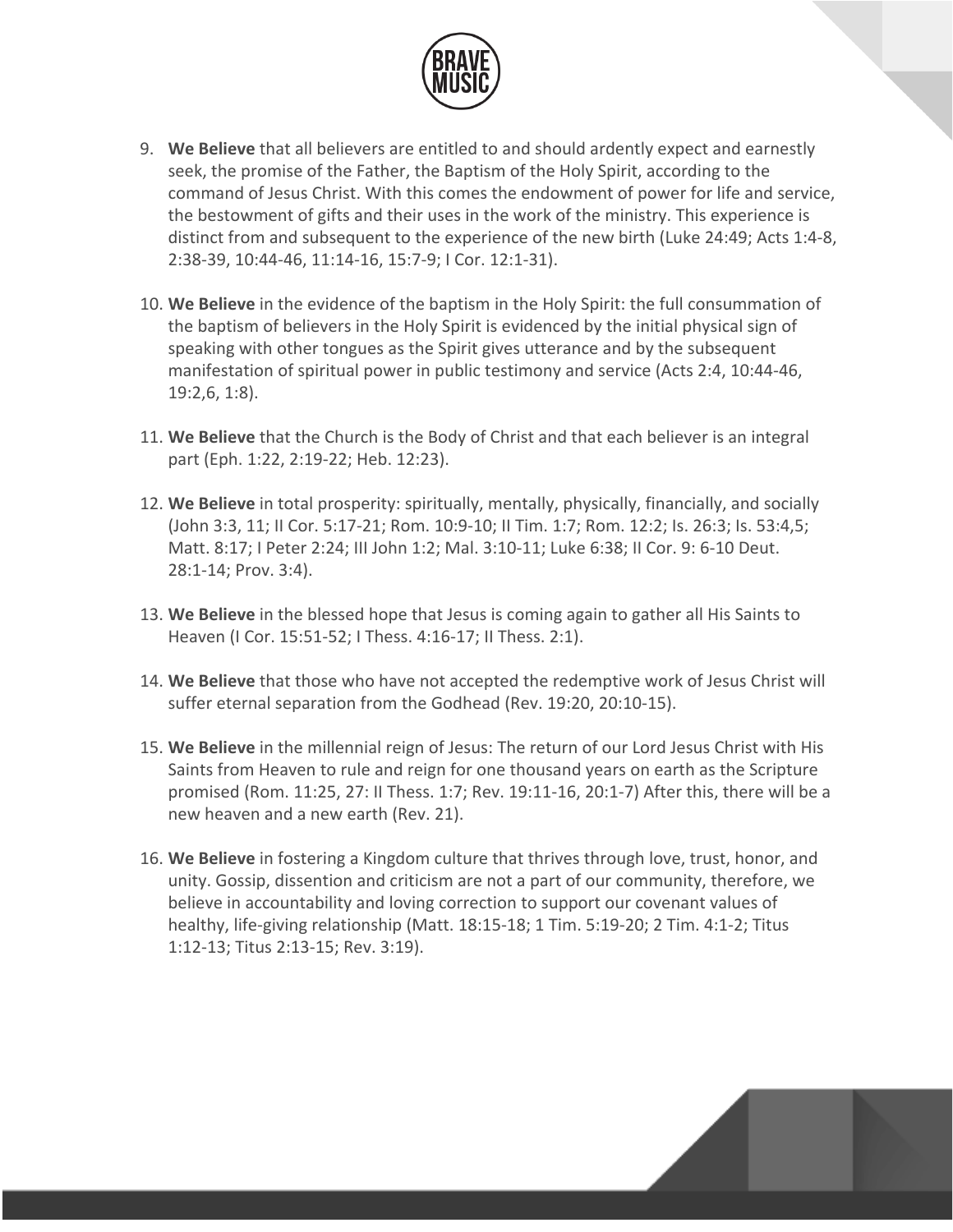

*Tenants of faith vernacular has been simplified from the original in order to give better present-day understanding.*

### **Team Member Questionnaire for Brave Music Worship**

**\*Completed questionnaire form must be received before you are placed on the schedule**

**\_\_\_\_\_\_\_\_\_\_\_\_\_\_\_\_\_\_\_\_\_\_\_\_\_\_\_\_\_\_\_\_\_\_\_\_\_\_\_\_\_\_\_\_\_\_\_\_\_\_\_\_\_\_\_\_\_\_\_\_\_\_\_\_\_\_\_\_\_\_\_\_ \_\_\_\_\_\_\_\_\_\_\_\_\_\_\_\_\_\_\_\_\_\_\_\_\_\_\_\_\_\_\_\_\_\_\_\_\_\_\_\_\_\_\_\_\_\_\_\_\_\_\_\_\_\_\_\_\_\_\_\_\_\_\_\_\_\_\_\_\_\_\_\_ \_\_\_\_\_\_\_\_\_\_\_\_\_\_\_\_\_\_\_\_\_\_\_\_\_\_\_\_\_\_\_\_\_\_\_\_\_\_\_\_\_\_\_\_\_\_\_\_\_\_\_\_\_\_\_\_\_\_\_\_\_\_\_\_\_\_\_\_\_\_\_\_**

**\_\_\_\_\_\_\_\_\_\_\_\_\_\_\_\_\_\_\_\_\_\_\_\_\_\_\_\_\_\_\_\_\_\_\_\_\_\_\_\_\_\_\_\_\_\_\_\_\_\_\_\_\_\_\_\_\_\_\_\_\_\_\_\_\_\_\_\_\_\_\_\_ \_\_\_\_\_\_\_\_\_\_\_\_\_\_\_\_\_\_\_\_\_\_\_\_\_\_\_\_\_\_\_\_\_\_\_\_\_\_\_\_\_\_\_\_\_\_\_\_\_\_\_\_\_\_\_\_\_\_\_\_\_\_\_\_\_\_\_\_\_\_\_\_ \_\_\_\_\_\_\_\_\_\_\_\_\_\_\_\_\_\_\_\_\_\_\_\_\_\_\_\_\_\_\_\_\_\_\_\_\_\_\_\_\_\_\_\_\_\_\_\_\_\_\_\_\_\_\_\_\_\_\_\_\_\_\_\_\_\_\_\_\_\_\_\_**

**1. In your own words, how do you see your role on the team?**

**2. What strengths do you feel that you bring to the team?**

**3. What is a weakness that you feel you need to improve on in regards to your role on the team?**

**\_\_\_\_\_\_\_\_\_\_\_\_\_\_\_\_\_\_\_\_\_\_\_\_\_\_\_\_\_\_\_\_\_\_\_\_\_\_\_\_\_\_\_\_\_\_\_\_\_\_\_\_\_\_\_\_\_\_\_\_\_\_\_\_\_\_\_\_\_\_\_\_ \_\_\_\_\_\_\_\_\_\_\_\_\_\_\_\_\_\_\_\_\_\_\_\_\_\_\_\_\_\_\_\_\_\_\_\_\_\_\_\_\_\_\_\_\_\_\_\_\_\_\_\_\_\_\_\_\_\_\_\_\_\_\_\_\_\_\_\_\_\_\_\_ \_\_\_\_\_\_\_\_\_\_\_\_\_\_\_\_\_\_\_\_\_\_\_\_\_\_\_\_\_\_\_\_\_\_\_\_\_\_\_\_\_\_\_\_\_\_\_\_\_\_\_\_\_\_\_\_\_\_\_\_\_\_\_\_\_\_\_\_\_\_\_\_**

**\_\_\_\_\_\_\_\_\_\_\_\_\_\_\_\_\_\_\_\_\_\_\_\_\_\_\_\_\_\_\_\_\_\_\_\_\_\_\_\_\_\_\_\_\_\_\_\_\_\_\_\_\_\_\_\_\_\_\_\_\_\_\_\_\_\_\_\_\_\_\_\_ \_\_\_\_\_\_\_\_\_\_\_\_\_\_\_\_\_\_\_\_\_\_\_\_\_\_\_\_\_\_\_\_\_\_\_\_\_\_\_\_\_\_\_\_\_\_\_\_\_\_\_\_\_\_\_\_\_\_\_\_\_\_\_\_\_\_\_\_\_\_\_\_ \_\_\_\_\_\_\_\_\_\_\_\_\_\_\_\_\_\_\_\_\_\_\_\_\_\_\_\_\_\_\_\_\_\_\_\_\_\_\_\_\_\_\_\_\_\_\_\_\_\_\_\_\_\_\_\_\_\_\_\_\_\_\_\_\_\_\_\_\_\_\_\_**

**4. In what ways do you connect to the core values of Brave Music as well as the core values of Giving Light?**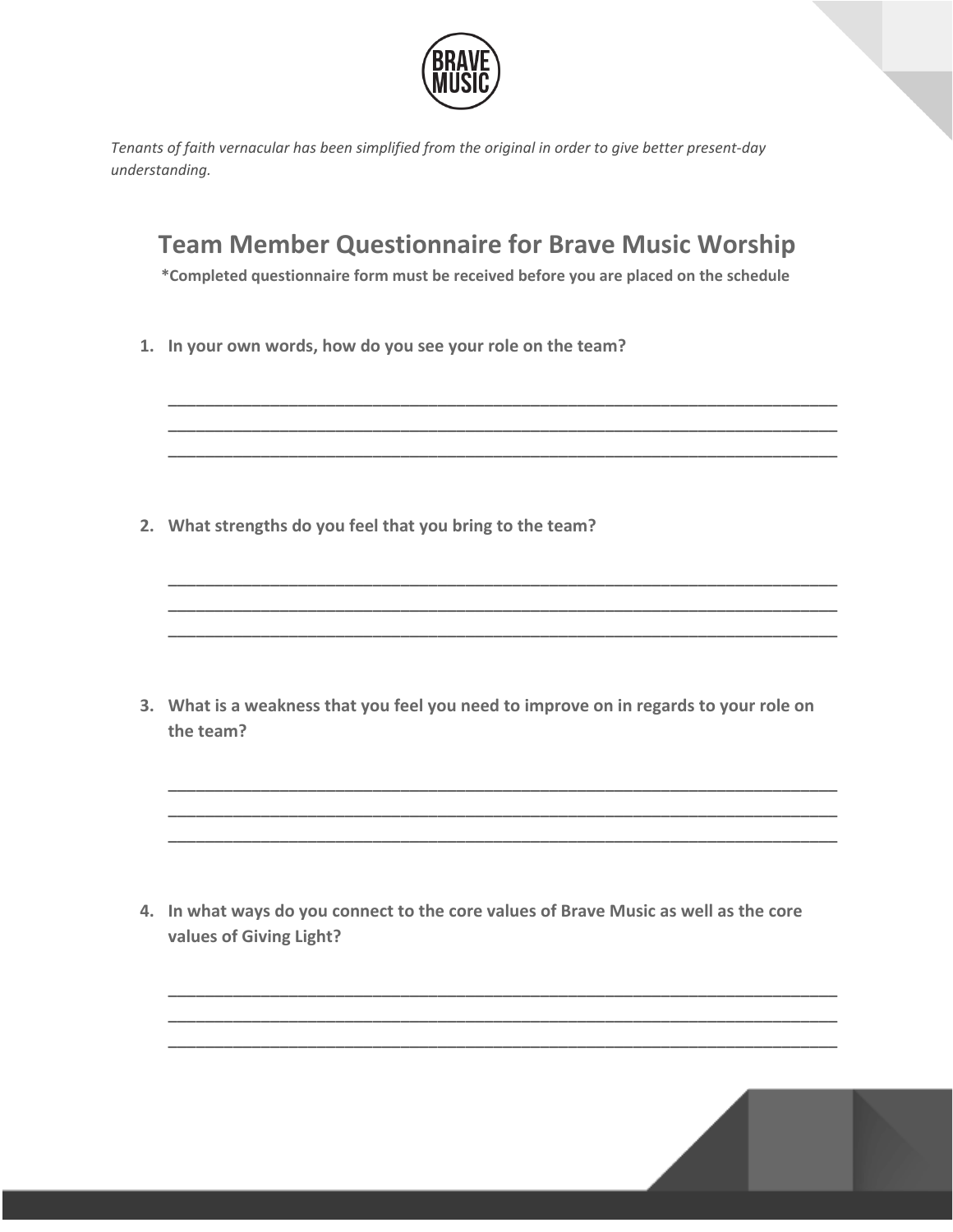

**5. In what ways are you improving or expanding your skill?**

**a. If you are not doing so currently, what commitment can you make and follow through on that would help you to grow your skill**

**\_\_\_\_\_\_\_\_\_\_\_\_\_\_\_\_\_\_\_\_\_\_\_\_\_\_\_\_\_\_\_\_\_\_\_\_\_\_\_\_\_\_\_\_\_\_\_\_\_\_\_\_\_\_\_\_\_\_\_\_\_\_\_\_\_\_ \_\_\_\_\_\_\_\_\_\_\_\_\_\_\_\_\_\_\_\_\_\_\_\_\_\_\_\_\_\_\_\_\_\_\_\_\_\_\_\_\_\_\_\_\_\_\_\_\_\_\_\_\_\_\_\_\_\_\_\_\_\_\_\_\_\_ \_\_\_\_\_\_\_\_\_\_\_\_\_\_\_\_\_\_\_\_\_\_\_\_\_\_\_\_\_\_\_\_\_\_\_\_\_\_\_\_\_\_\_\_\_\_\_\_\_\_\_\_\_\_\_\_\_\_\_\_\_\_\_\_\_\_**

**\_\_\_\_\_\_\_\_\_\_\_\_\_\_\_\_\_\_\_\_\_\_\_\_\_\_\_\_\_\_\_\_\_\_\_\_\_\_\_\_\_\_\_\_\_\_\_\_\_\_\_\_\_\_\_\_\_\_\_\_\_\_\_\_\_\_\_\_\_\_\_\_ \_\_\_\_\_\_\_\_\_\_\_\_\_\_\_\_\_\_\_\_\_\_\_\_\_\_\_\_\_\_\_\_\_\_\_\_\_\_\_\_\_\_\_\_\_\_\_\_\_\_\_\_\_\_\_\_\_\_\_\_\_\_\_\_\_\_\_\_\_\_\_\_ \_\_\_\_\_\_\_\_\_\_\_\_\_\_\_\_\_\_\_\_\_\_\_\_\_\_\_\_\_\_\_\_\_\_\_\_\_\_\_\_\_\_\_\_\_\_\_\_\_\_\_\_\_\_\_\_\_\_\_\_\_\_\_\_\_\_\_\_\_\_\_\_**

**b. Are you interested in receiving training tools if they were made available to you? \_\_\_\_\_\_\_\_\_**

**\_\_\_\_\_\_\_\_\_\_\_\_\_\_\_\_\_\_\_\_\_\_\_\_\_\_\_\_\_\_\_\_\_\_\_\_\_\_\_\_\_\_\_\_\_\_\_\_\_\_\_\_\_\_\_\_\_\_\_\_\_\_\_\_\_\_\_\_\_\_\_\_ \_\_\_\_\_\_\_\_\_\_\_\_\_\_\_\_\_\_\_\_\_\_\_\_\_\_\_\_\_\_\_\_\_\_\_\_\_\_\_\_\_\_\_\_\_\_\_\_\_\_\_\_\_\_\_\_\_\_\_\_\_\_\_\_\_\_\_\_\_\_\_\_ \_\_\_\_\_\_\_\_\_\_\_\_\_\_\_\_\_\_\_\_\_\_\_\_\_\_\_\_\_\_\_\_\_\_\_\_\_\_\_\_\_\_\_\_\_\_\_\_\_\_\_\_\_\_\_\_\_\_\_\_\_\_\_\_\_\_\_\_\_\_\_\_**

**\_\_\_\_\_\_\_\_\_\_\_\_\_\_\_\_\_\_\_\_\_\_\_\_\_\_\_\_\_\_\_\_\_\_\_\_\_\_\_\_\_\_\_\_\_\_\_\_\_\_\_\_\_\_\_\_\_\_\_\_\_\_\_\_\_\_ \_\_\_\_\_\_\_\_\_\_\_\_\_\_\_\_\_\_\_\_\_\_\_\_\_\_\_\_\_\_\_\_\_\_\_\_\_\_\_\_\_\_\_\_\_\_\_\_\_\_\_\_\_\_\_\_\_\_\_\_\_\_\_\_\_\_ \_\_\_\_\_\_\_\_\_\_\_\_\_\_\_\_\_\_\_\_\_\_\_\_\_\_\_\_\_\_\_\_\_\_\_\_\_\_\_\_\_\_\_\_\_\_\_\_\_\_\_\_\_\_\_\_\_\_\_\_\_\_\_\_\_\_**

**6. On a scale of 1 (least) to 10 (most), where would you rate your current ability to invest into the team? (time, passion, commitment, etc.)**

**a. Please explain why you rated yourself the way you did.**

**7. What inspired you to join the team? What is fueling your passion now?**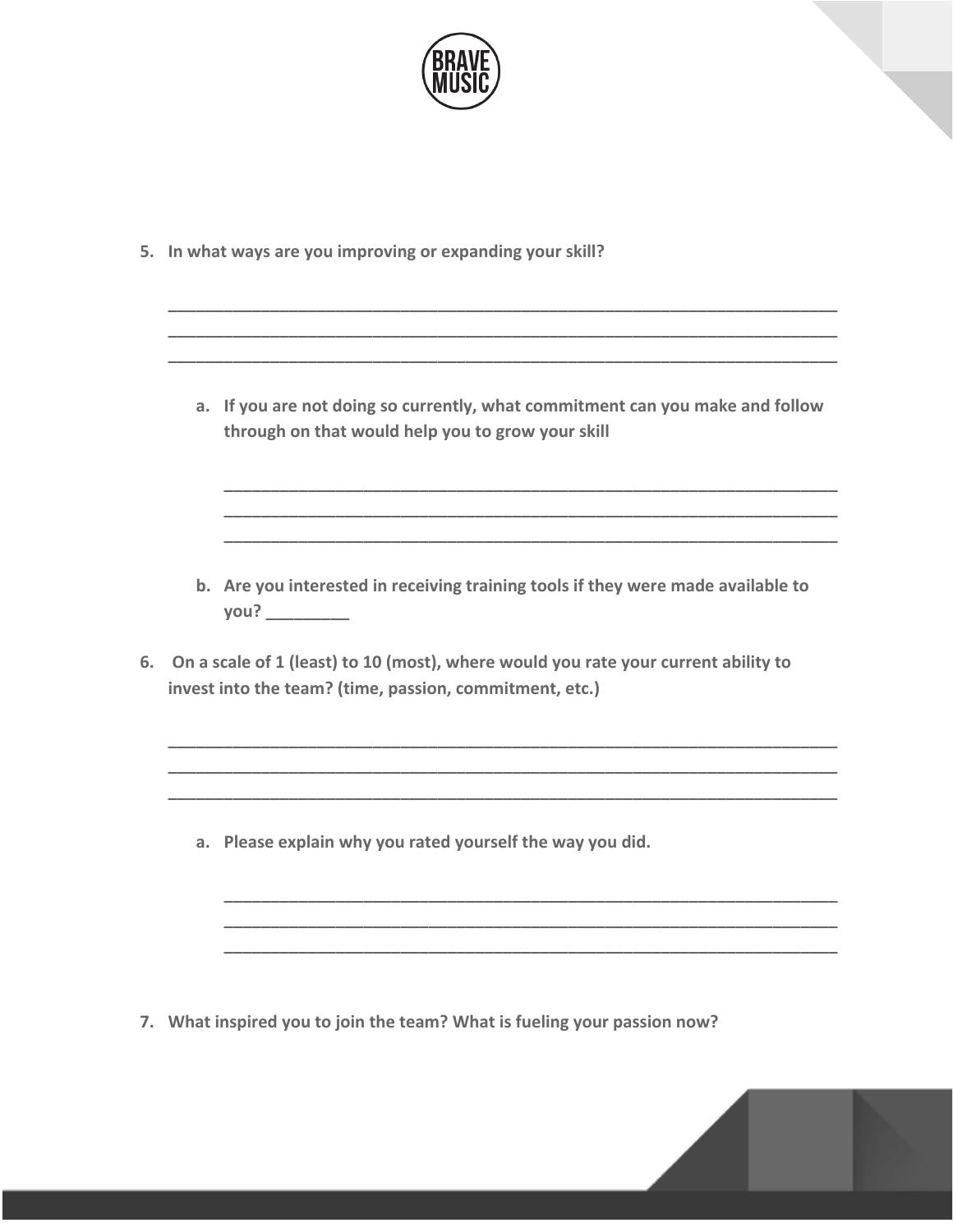

## **Commitment and Qualifications for Brave Music Worship**

**\_\_\_\_\_\_\_\_\_\_\_\_\_\_\_\_\_\_\_\_\_\_\_\_\_\_\_\_\_\_\_\_\_\_\_\_\_\_\_\_\_\_\_\_\_\_\_\_\_\_\_\_\_\_\_\_\_\_\_\_\_\_\_\_\_\_\_\_\_\_\_\_ \_\_\_\_\_\_\_\_\_\_\_\_\_\_\_\_\_\_\_\_\_\_\_\_\_\_\_\_\_\_\_\_\_\_\_\_\_\_\_\_\_\_\_\_\_\_\_\_\_\_\_\_\_\_\_\_\_\_\_\_\_\_\_\_\_\_\_\_\_\_\_\_ \_\_\_\_\_\_\_\_\_\_\_\_\_\_\_\_\_\_\_\_\_\_\_\_\_\_\_\_\_\_\_\_\_\_\_\_\_\_\_\_\_\_\_\_\_\_\_\_\_\_\_\_\_\_\_\_\_\_\_\_\_\_\_\_\_\_\_\_\_\_\_\_**

**\*Signed commitment form must be received before you are placed on the schedule**

As followers of Jesus Christ and ministers of the Gospel, we carry the responsibility to demonstrate, both to the church and the world, the character, nature, and leadership of Christ being formed in us. By being a part of Brave Music Worship, you are agreeing with and to the following:

- 1. I am in agreement with the core values and tenets of faith of Giving Light (see previous pages).
- 2. I am submitted and loyal to the Godly authority of the Pastors and leadership team overseeing the areas of my service and responsibilities.
- 3. I agree with and support the God-given vision of Giving Light and Brave Music.
- 4. I have discussed these commitments with my immediate family. They, as well as myself, understand and support my decision to be a part of the team and recognize the commitments required.
- 5. I agree to be faithful to regular church services.
- 6. I am an active member of Giving Light, meaning that I do not only attend when I am serving, but support the vision by attending special meetings when I am able as well as financially through my tithes and offerings.
- 7. I agree to be faithful to my assigned ministry position. This includes my investment into preparation, advancing my skill on my own time, practicing on my own and with the team, and giving my best in this position of service.
- 8. I agree to maintain and support the culture of honor and respect between my fellow team members as well as any member of Giving Light.
- 9. I agree to attend all team meetings.
- 10. I have read the Brave Music values and guidelines and will follow and serve in a spirit of excellence.
- 11. I agree to live my life as unto the Lord.

**By signing below you are stating that you have read this packet and are committing to follow the guidelines and qualifications stated therein. Likewise, you are agreeing to honor and submit to the leadership and accountability of Giving Light and Brave Music.**

**\_\_\_\_\_\_\_\_\_\_\_\_\_\_\_\_\_\_\_\_\_\_\_\_\_\_\_\_\_\_\_\_\_\_\_\_\_\_\_\_ \_\_\_\_\_\_\_\_\_\_\_\_\_\_\_\_\_\_\_\_\_\_\_\_\_\_\_\_\_\_\_\_\_\_\_\_\_\_\_**

**Please sign, print, and date and return to the Giving Light office.**

**Signature Please Print Name**